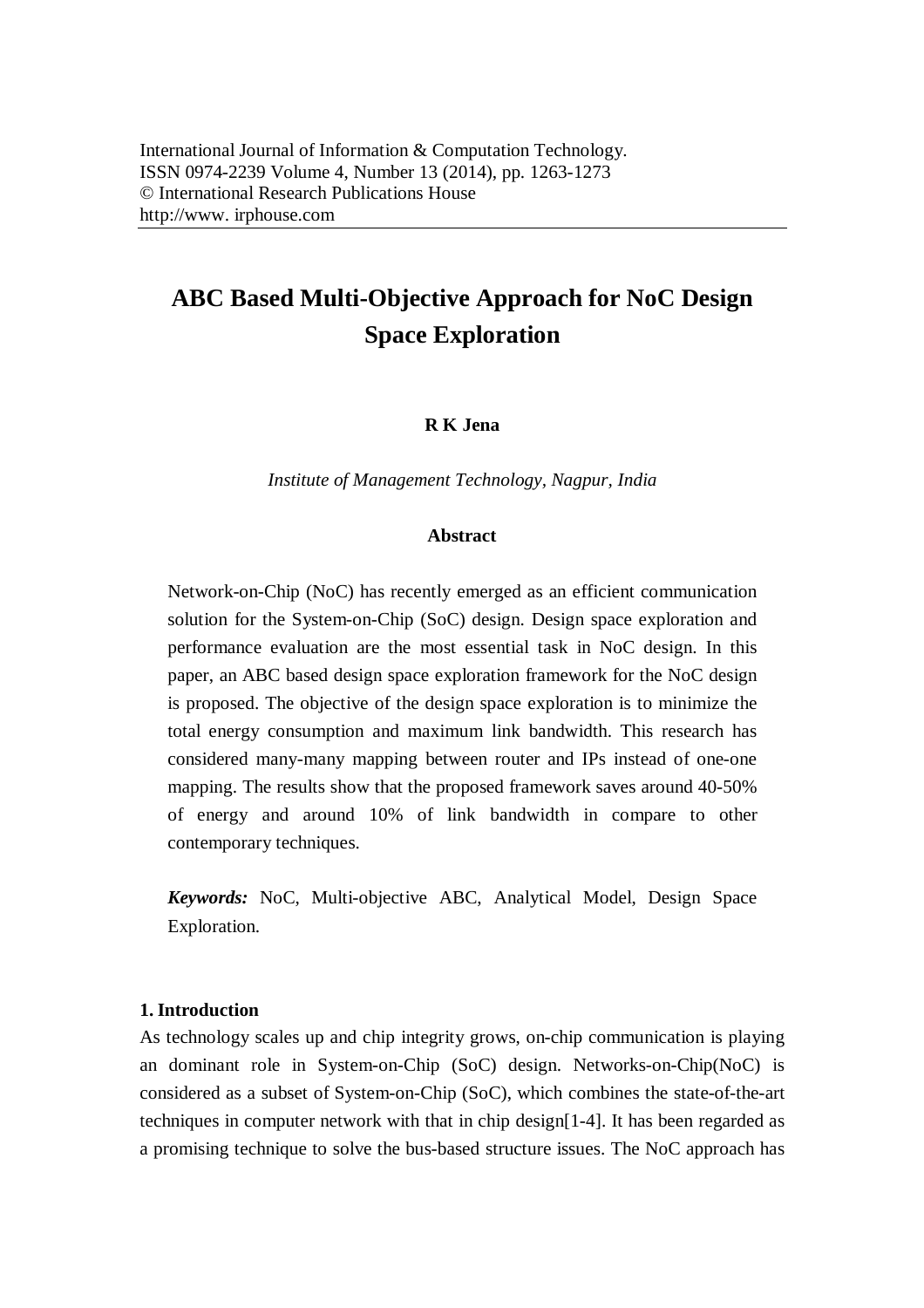been proposed as a promising solution to complex intra-SoC communication problems. Compared to traditional bus interconnection architecture, NoC is much more extensible and parallelizable. But, the NoC based system requires a reliable methodology for better design space exploration. The success of these methodologies depends on the availability of adequate performance analysis tools that can efficiently guide the design space exploration. The Figure 1 shows the proposed frame work for the integrated design space exploration at system level. The inputs to the frame work are Noc architecture and the application in the form of task graph. Following the input, the next step is the mapping of application to the architecture. The mapping provides a optimal solution to the design.



**Figure 1: Proposed framework for design space exploration**

The remaining of this paper is organized as follows. Section 2 reviews related work and highlights our contributions. Section 3 discusses our proposed design space exploration framework, which uses the switch/router model of the network performance analysis. Experimental results are discussed in Section 4. Finally, the paper is concluded in Section 5 by summarizing the contribution.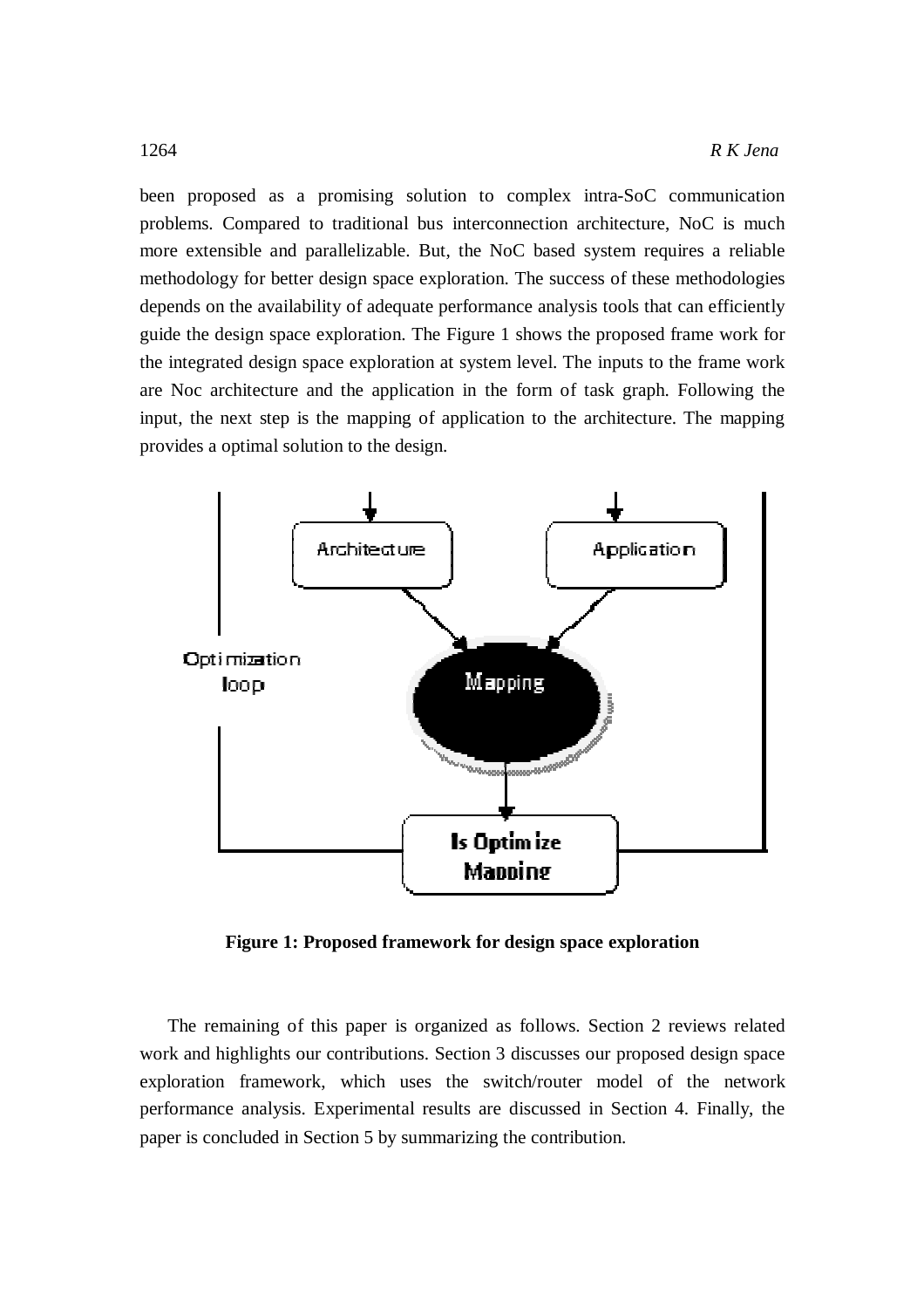# **Related Work**

The design space exploration of NoCs is commonly formulated as a constrained optimization problem [5,6,7]. There are different issues for design space exploration problems like: structure of switch (router), types of mappings between cores (IPs) and switches (routers), buffer space allocation etc. The type of mappings between cores and switches also plays an important role in performance of NoC design. The design of regular NoC architecture has been proposed in past by different researchers [8,9]. Dally et al [8] use the on-chip network instead of adhoc global wiring to interconnect the entire IP module on a chip. Kumar et al [9] implement a 2D mesh NoC architecture that consists of a mesh of IP cores. There is an associated router for each core, and each router is thereby connected to four neighbor routers. Various approaches have been reported for solving the topology selection and NoC mapping problem [10,11]. Lei et al. [10] proposed a two-step genetic algorithm that finds a mapping of cores onto NoC architecture such that the overall execution time is minimized. K Srinivasan et.al [11] introduces a linear-programming based NoC synthesis method. Krishnan Srinivasa [12] utilized the GA for the custom NoC mapping process. Many researchers also introduced mapping and routing methods for the customized NoC[13]. However, firstly, no methodologies involve the design of link-load balance in the course of mapping and routing , and secondly all previous research considered one-one mapping between core and switch ( router). So, in this paper, we propose a ABC based design methodology to minimize the energy consumption of NoC while guaranteeing the balance of link-load using many-many mapping between core and switch.

# **Design Space Exploration Methodology**

The main task of the proposed framework is deals with the mapping of the target application onto the NoC architecture. Before describing the mapping tasks in details, the characterization of the application and architecture, which is given as inputs to the proposed framework, is presented below. The application in the proposed framework is represented using task graph. The task graph (core communication graph) is a directed graph *G* (Vertex(V), Edge(E)) with each vertex  $v_i \in V$ , representing a task and the directed edge ( $v_i$ ,  $v_j$ ), denoted as  $e_{ij} \in E$ , representing the communication dependency between the cores  $v_i$  and  $v_j$ . Each edge ( $e_{ij}$ ) has two variables( $V_{ij}$  and  $D_{ij}$ ) associated with it. Where  $V_{ij}$  represents the required bandwidth and  $D_{ij}$  represents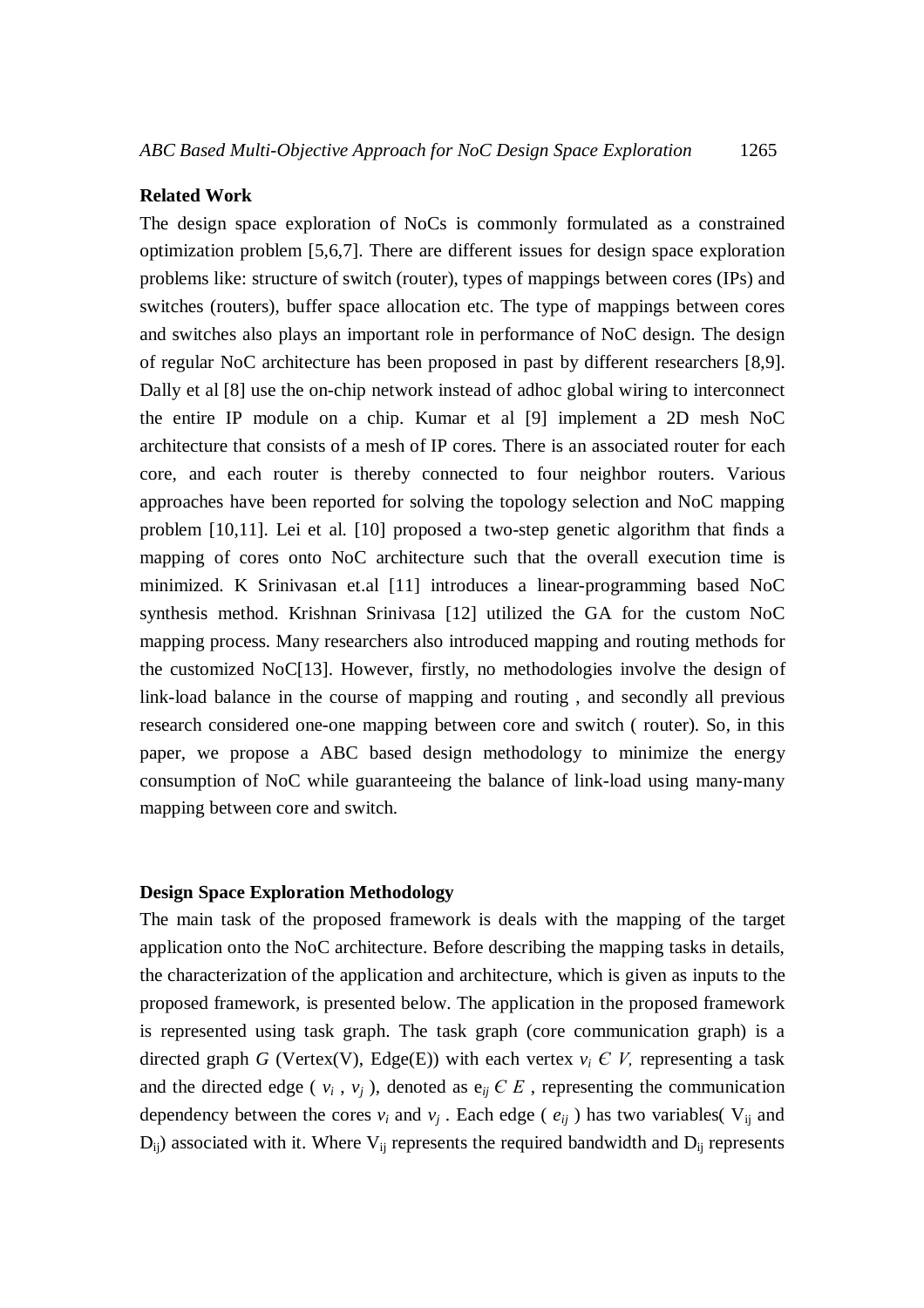delay. Each task graph is also associated with another constraint (d), which represent the execution deadline of the task graph.

The NoC architecture of the proposed framework is represented by the NoC topology graph (Architecture characterization graph). The NoC topology graph is a directed graph G(Tile(T), Route(R)).Where, each vertex  $t_i$  CT, representing a tile (node) in the topology and the directed edge  $(t_i, t_i)$ , denoted as ,  $r_{ii}$  CR, representing a directed communication between the vertices  $t_i$  and  $t_i$ . The weight of each edge ( $r_{ii}$ ) is denoted by the order pair  $\langle d_{ii}, b_{ii} \rangle$ . where  $d_{ij}$  represents the delay and  $b_{ij}$  represents the bandwidth of the communication from  $t_i$  to  $t_i$ . The size of the NoC architecture in the proposed framework is decided accordingly to the size of the task graph. It is very important to choose a proper size of the architecture, since it may lead to significant area overhead if the size of the architecture is not chosen properly. So, in order to map all the functioning blocks into the NoC architecture, the following condition should be satisfied. i.e *Total number of vertices*  $(|V|)$  *in the task graph*  $\le$  *Total number of vertices (│T│) in the NoC topology graph.* After application and architecture specification, the next step of our framework flow is the mapping of the task graph onto the topology graph. The details of the mapping step are described next.

### **Objective Functions**

In this paper, two objective functions i.e the energy consumption and maximum link bandwidth are considered to optimize in the proposed design space exploration. The energy consumption is defined as follows: The energy  $E_{bit}^{p(t_{\nu_i}, t_{\nu_j})}$  that every bit route through  $P\left(t_{\boldsymbol{\nu}_i\cdot}\,t_{\boldsymbol{\nu}_j}\right)$  :

$$
E_{bit}^{p(t_{v_i}, t_{v_j})} = (|p(t_{v_i}, t_{v_j})| + 1) \times E_R + |p(t_{v_i}, t_{v_j})| \times E_L
$$
\n(1)

Where  $P(t_{\nu_i}, t_{\nu_j})$  indicate the set of routing paths (P) that we map core  $\nu_i$  onto tile 'i' and core  $v_j$  onto tile j. It is a set of several links  $\{l_j, l_{j+1}, \ldots\}$ . Where  $|P(t_{v_i}, t_{v_j})|$  is the hop of path  $P(t_{\nu_i}, t_{\nu_j})$ , and  $E_R$  is the energy consumption of single router,  $E_L$  is the energy consumption of one link.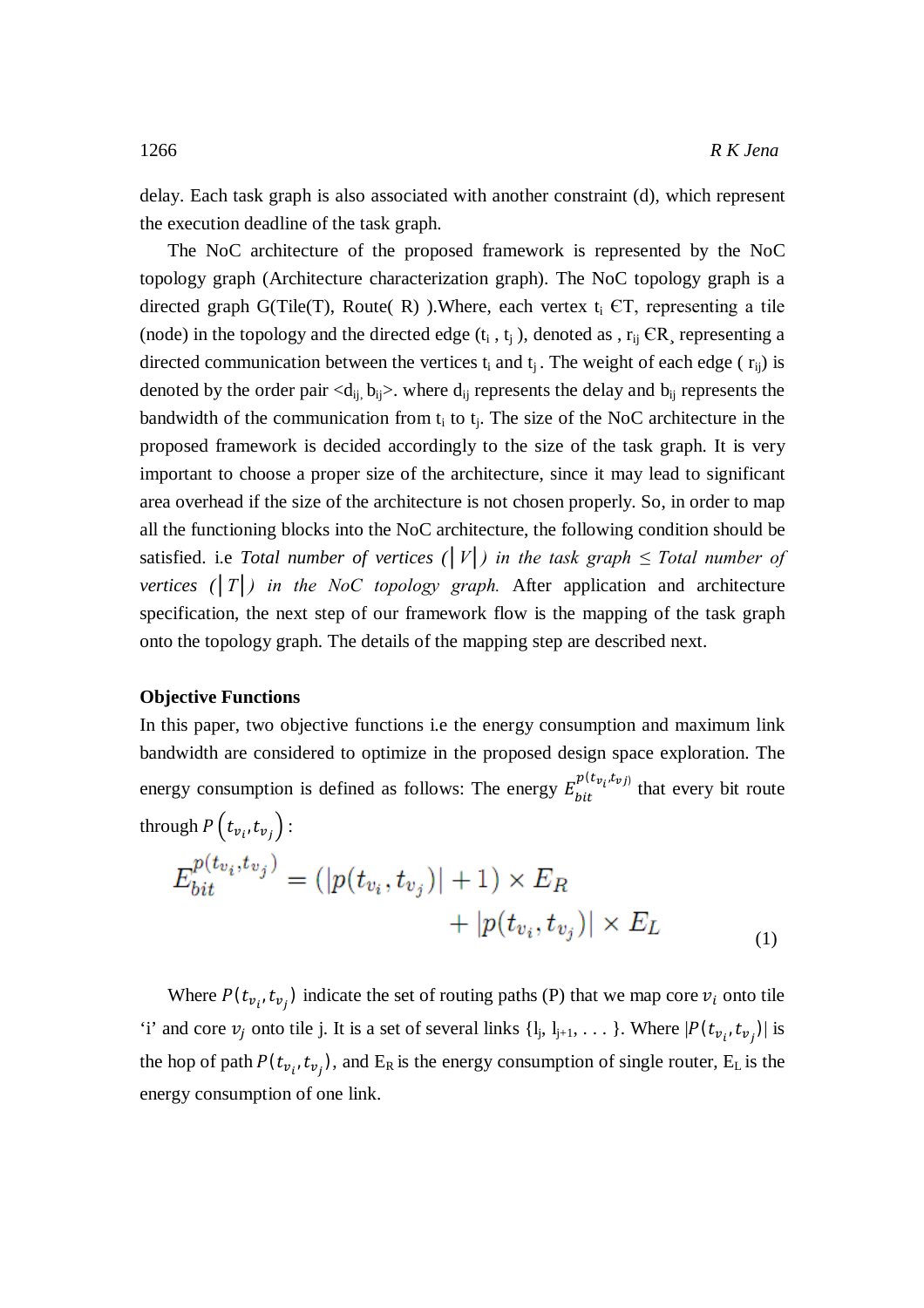Then the energy  $E_{e_{ij}}$  that a communication edge routes though the path  $P(t_{v_i}, t_{v_j})$ 

$$
E_{e_{i,j}} = v(e_{i,j}) \times \{ (|p(t_{v_i}, t_{v_j})| + 1) \times E_R + |p(t_{v_i}, t_{v_j})| \times E_L \}
$$
\n(2)

For the whole application, the energy consumption can be defined as :

$$
E_{E_C} = \sum_{e_{i,j} \in E_C} v(e_{i,j}) \times \{ (|p(t_{v_i}, t_{v_j})| + 1) \times E_L \} \times E_R + (|p(t_{v_i}, t_{v_j})|) \times E_L \}
$$
\n(3)

Again, the link-load function is defined as follows:

$$
U(l_j) = \sum_{\forall e_{i,j}} w(e_{i,j}) \times f(l_j, p(t_{v_i}, t_{v_j}))
$$
\n<sup>(4)</sup>

Where

:

$$
f(l_j, p(t_{v_i}, t_{v_j})) = \begin{cases} 0 & l_j \in p(t_{v_i}, t_{v_j}) \\ 1 & l_j \notin p(t_{v_i}, t_{v_j}) \end{cases}
$$

Moreover, we use the normalized worst link-load  $\gamma$  to evaluate the link-loadbalance. For every core's mapping position (M AP)and its source and destination routing path P set, the normalized worst link-load γ:

$$
\gamma(\text{MAP}, P) = \frac{\max U(l_i), \forall i \in L}{2\text{WNK}_{\text{m}}} \tag{5}
$$

Where the denominator in the (5) is the bisection bandwidth of 2D mesh NoC, W is the link bandwidth, N is the node number of NoC, and  $K_m$  is the max radix of 2D mesh.

So, finding the mapping instances s.t total energy consumption (excluding IP core energy) is minimized and the value of  $\gamma$ (MAP, P) is minimized i.e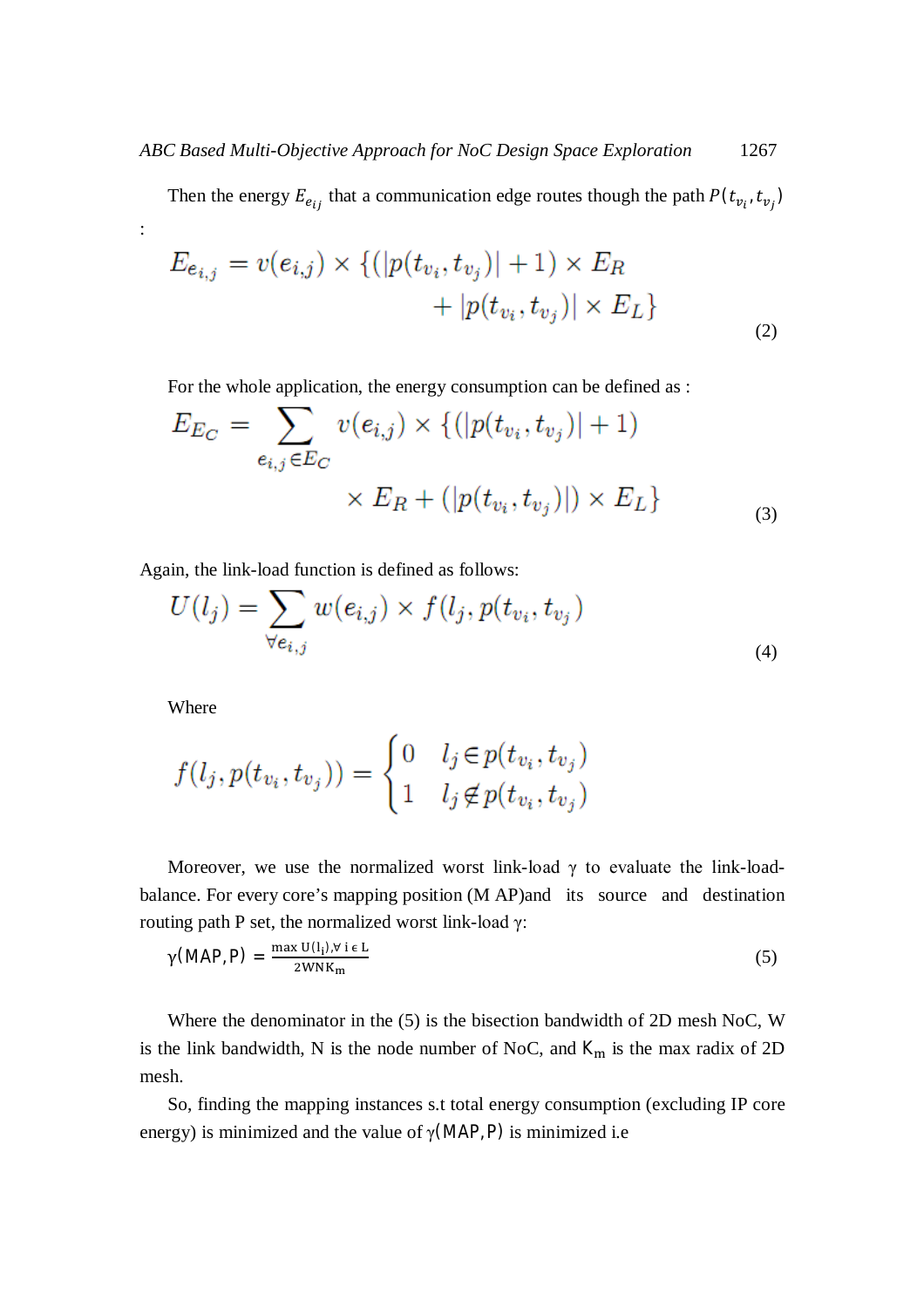1268 *R K Jena*

Min {MAP, 
$$
E_{E_C}
$$
}  
Min {Max( $\gamma$ (MAP, P)} (7)

Such that:

$$
\forall v_i \in \mathbf{V}, \quad MAP(v_i) \in T \tag{8}
$$

$$
\forall v_i \neq v_i \in \mathbf{V}, \quad MAP(v_i) \neq MAP(v_i) \tag{9}
$$

$$
\forall l_k, \quad W \ge \sum b(v_{i,j}) \times f(l_k, p(t_{v_i}, t_{v_j})) \tag{10}
$$

#### **Artificial Bee Colony (ABC) Algorithm**

The artificial bee colony algorithm is a new population-based meta-heuristic approach, initially proposed by Karaboga[14] and further developed by Karaboga and Akay[15] . It has been used in various complex problems. The algorithm simulates the intelligent foraging behavior of honey bee swarms. The algorithm is very simple and robust. In the ABC algorithm, the colony of artificial bees is classified into three categories: employed bees, onlookers, and scouts. Employed bees are associated with a particular food source that they are currently exploiting or are "employed" at. They carry with them information about this particular source and share the information to onlookers. Onlooker bees are those bees that are waiting on the dance area in the hive for the information to be shared by the employed bees about their food sources and then make decision to choose a food source. A bee carrying out random search is called a scout. In the ABC algorithm, the first half of the colony consists of the employed artificial bees, and the second half includes the onlookers. For every food source, there is only one employed bee. In other words, the number of employed bees is equal to the number of food sources around the hive. The employed bee whose food source has been exhausted by the bees becomes a scout. The position of a food source represents a possible solution to the optimization problem, and the nectar amount of a food source corresponds to the quality (fitness) of the associated solution represented by that food source. Onlookers are placed on the food sources by using a probabilitybased selection process. As the nectar amount of a food source increases, the probability value with which the food source is preferred by onlookers increases too [14,15]. The main steps of the algorithm are given in Algorithm Basic. [14]. Algorithm Basic ( ) Initialization Phase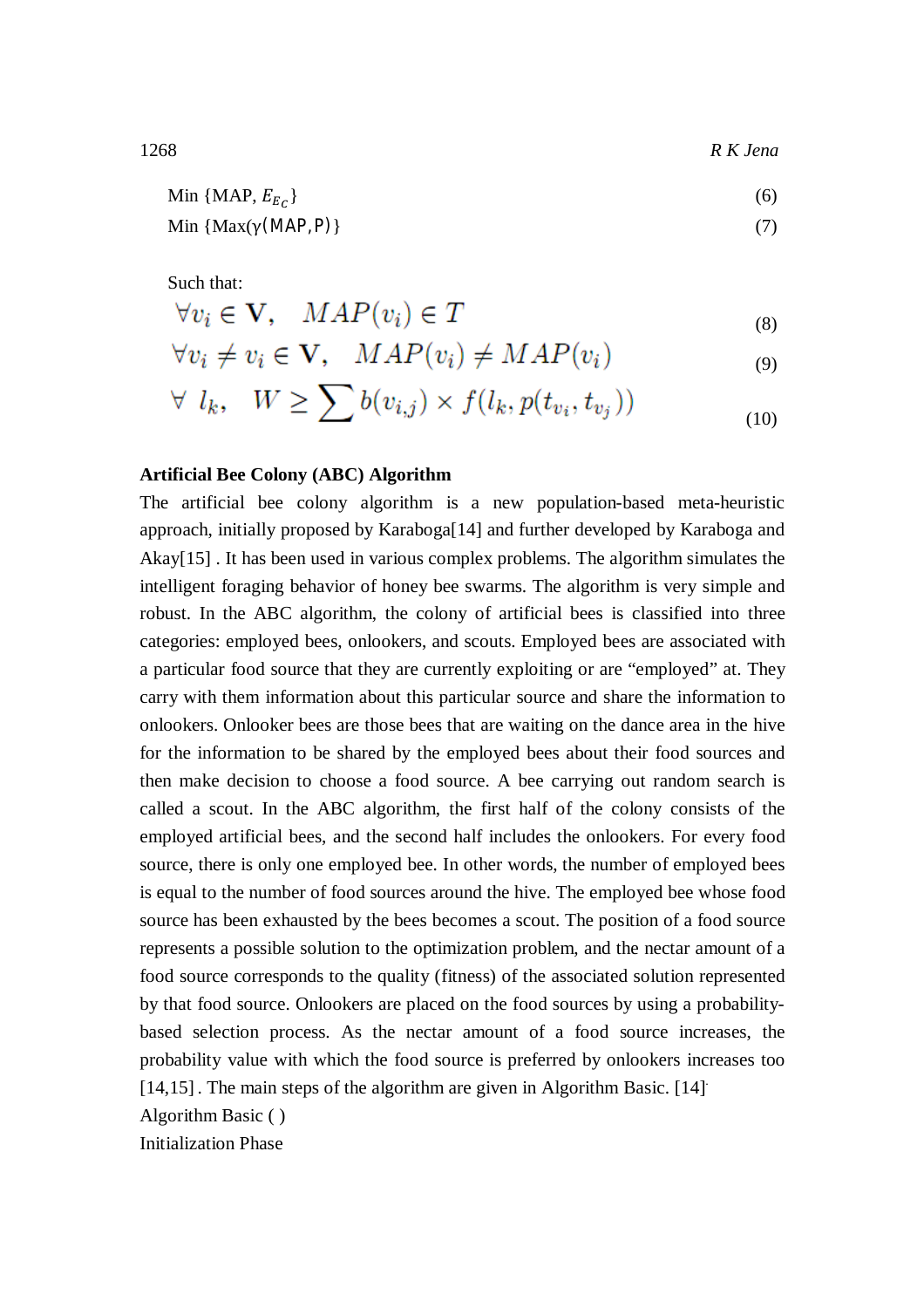Repeat Employed Bees Phase Onlooker Bees Phase Scout Bees Phase Memorize the best solution achieved so far Until (Maximum Cycle or Maximum CPU time)

In Initial phase, all the vectors of the population of food are initialized. In Employed Bees Phase Employed bees search for new food sources having more nectar within the neighborhood of the food source They find a neighbour food source and then evaluate its profitability (fitness). In Onlooker Bees Phase, employed bees share their food source information with onlooker bees waiting in the hive and then onlooker bees probabilistically choose their food sources depending on this information. In ABC, an onlooker bee chooses a food source depending on the probability values calculated using the fitness values provided by employed bees. For this purpose, a fitness based selection technique can be used, such as the roulette wheel selection method etc.

### **NoC Design Space Exploration using Multi-Objective ABC**

As opposed to single-objective optimization, Multi-objective Optimization (MO) usually maintain a non-dominated solutions set. In multi-objective optimization, for the absence of preference information, none of the solutions can be said to be better than the others. Therefore, in our algorithm, an External Archive (EA) is created to keep a historical record of the non-dominated vectors found along the search process. In the initialization phase, the external archive will be initialized. After initializing the solutions and calculating the value of every solution they are sorted based on nondomination. Then each solution is compared with every other solution in the population to find which one is non-dominated solution. Then put all non-dominated solutions into the external archive.

In the onlooker bees' phase, a comprehensive new learning strategy is used to produce the new solutions  $v_i$ . For each bee  $x_i$ , it randomly chooses m dimensions and learns from a non-dominated solution which is randomly selected from EA. The other dimensions learn from the other non-dominated solutions. The new solution is produced by using the following expression: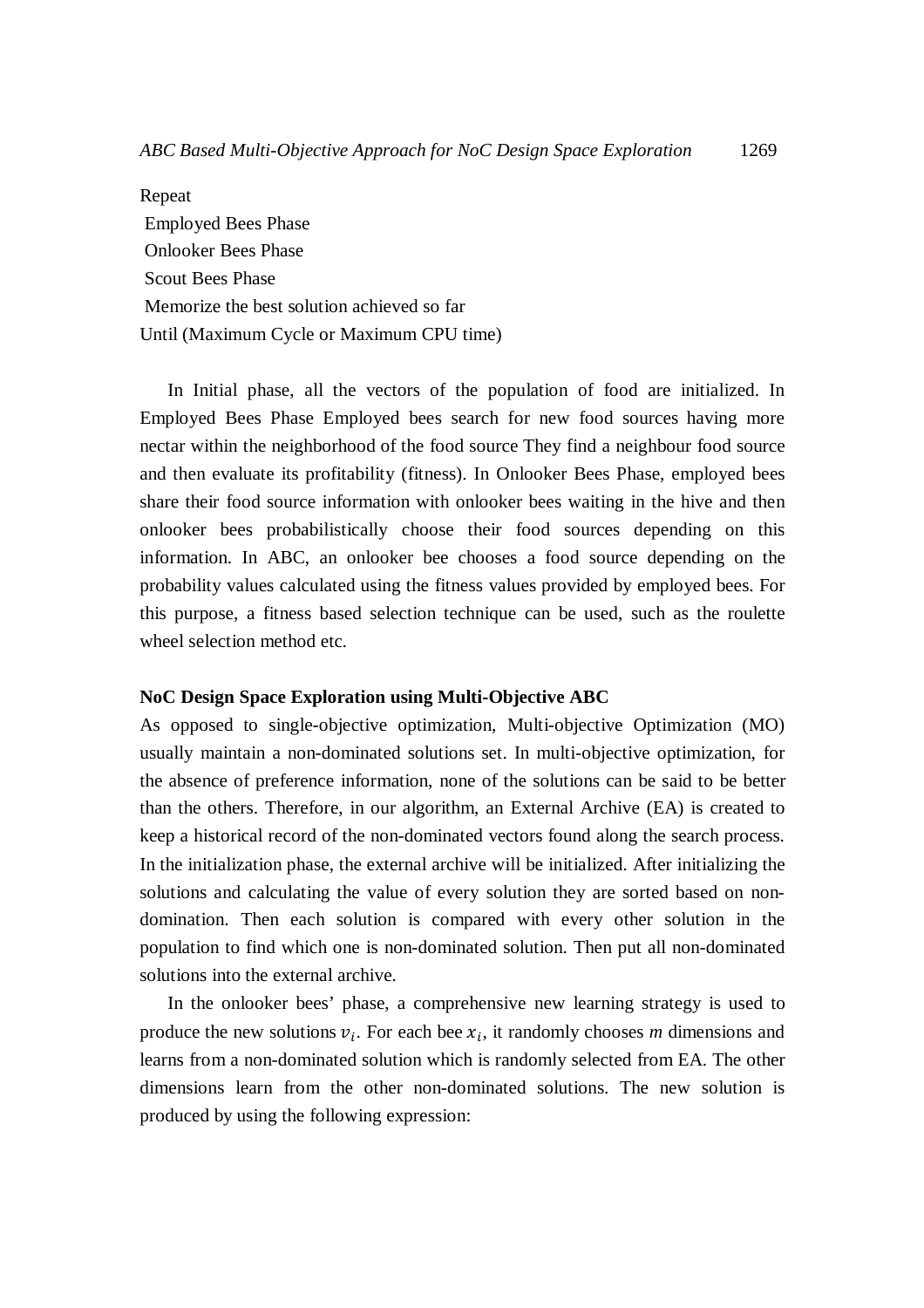1270 *R K Jena*

$$
v_{i,f(m)} = x_{i,f(m)} + \phi(m)(EA_{k,f(m)} - x_{i,f(m)} \tag{11}
$$

where  $k \in (1,2,...,p)$  is randomly chosen index and p is the number of solution in the EA. f(m) is the first m integers of a random permutation of the integers 1 to n, and f(m) defines, which  $x_i$  dimensions should learn from  $EA_k$ .  $\phi(m)$  produce *m* random numbers which are all between [0,2]. The *m* random numbers correspond to the *m*  dimensions. Each remaining dimension learns from the other non-dominated solutions by using:

$$
v_{ij} = x_{ij} + \phi_{ij} (EA_{lj} - x_{ij})
$$
\n(12)

Where

l≠k, j  $\in$  (1, 2, 3, ..., p) and j not  $\in$  f(m)

The external archive will be updated at each generation. As the evolution progresses, more and more new solutions enter the external archive. Considering that each new solution will be compared with every non-dominated solution in the external archive to decide whether this new solution should stay in the archive. As the computational time is directly proportional to the number of comparisons, the size of external archive must be limited. Finally, if the number of non-dominated solutions exceeds the allocated size of EA, then the crowding distance is used to remove the crowded members crowding distance.

#### **Experimental Result**

This section provides a detailed analysis of experimental results of the proposed framework. Three random CCG of different sizes ( 4,9, 16) are chosen for the experiment. The random CCG is generated with TGFF[26]. There are total 16 nodes in the task graph assign to 16 selected cores (IPs) available from industry. Then these cores are mapped onto  $4 \times 4$  2D mesh architecture using mapping. For the experimental purpose, the required bandwidth of an edge is uniformly distributed over the range [0,500MB/s] and the traffic volume of an edge is uniformly distributed over the range [0,1GB]. The result of our ABC formulation is denoted as MABC. The results of MABC are compared with ACO based algorithm [2]. The results obtained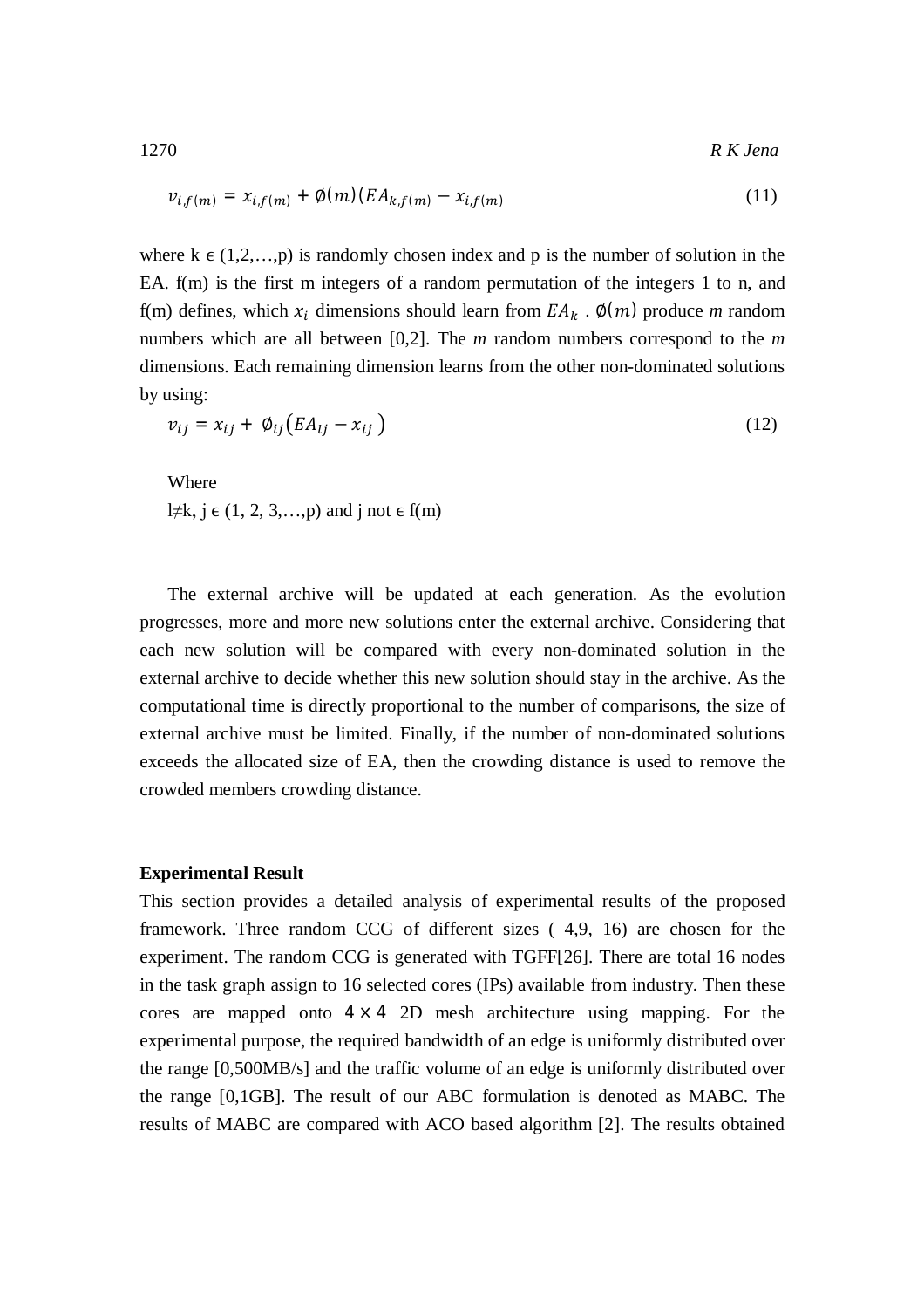by this approach (MABC) (for three synthetic benchmarks) are compared with ACO. Figure-2 shows that MABC saves around 10% of maximum link bandwidth as compare to ACO based algorithm. Figure-3 shows that MPO saves around 50% of energy consumption in compare to ACO based algorithm.



**Figure- 2: Maximum Link Bandwidth comparisons for three random benchmarks**



**Figure- 3: Energy comparisons for three random benchmarks**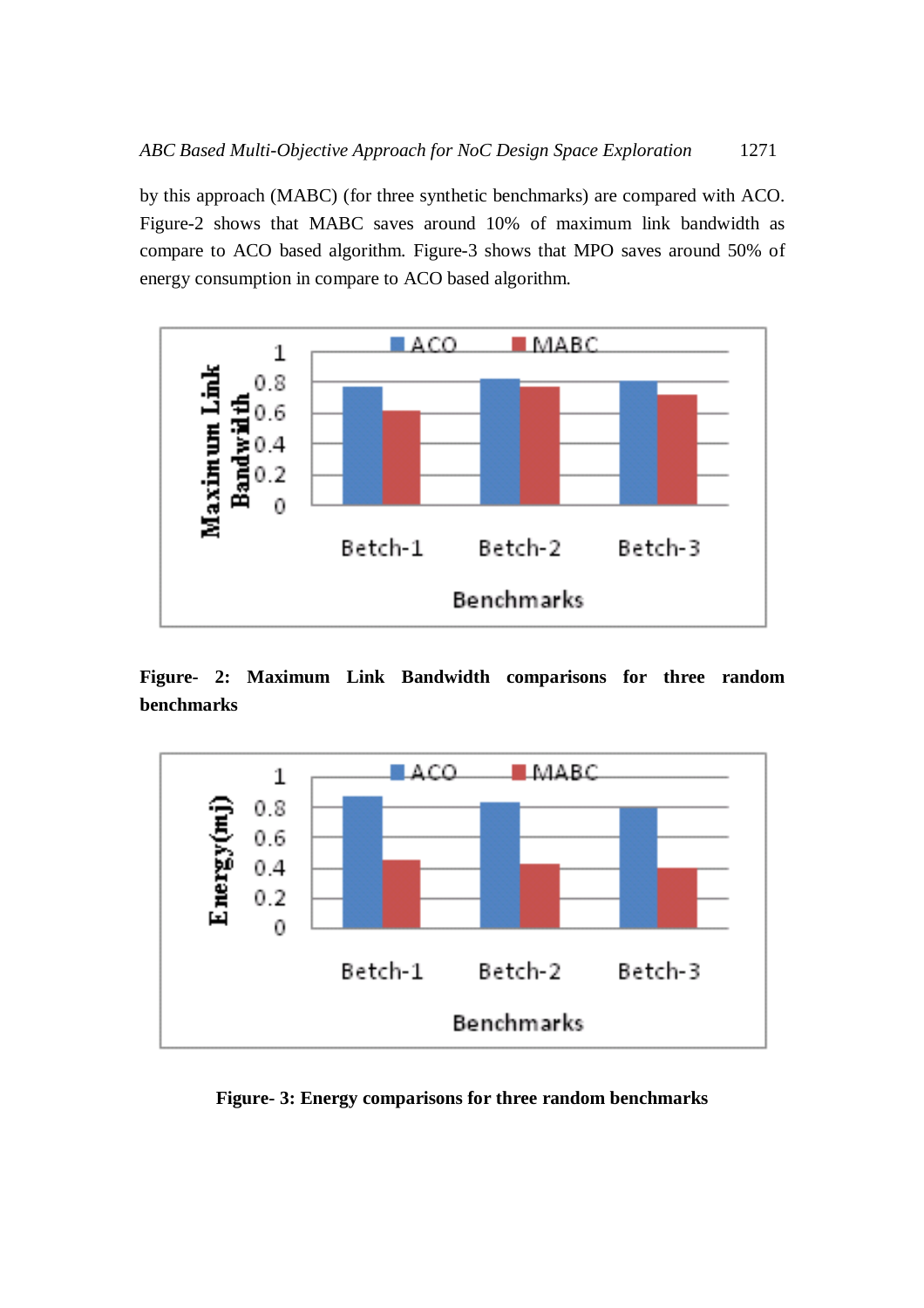# **Conclusion**

In this paper, a multi-objective ABC based heuristic algorithm for the design of linkload balance and low energy mesh based NoC architecture. The proposed algorithm optimizes the NoC energy consumption and maximum link bandwidth. The performance of the algorithm is evaluated in comparison with ACO based mapping algorithm. The experimental results indicate that the proposed ABC algorithm is a viable alternative for solving the mapping problems for NoC.

# **Reference**

- [1] L. Benini and G. D. Micheli, Networks on chips: a new soc paradigm, Computer (2002), Vol.35, pp.70-78.
- [2] Jian WANG, Yubai LI, Song CHAI, Qicong PENG, Bandwidth-Aware Application Mapping for NoC-Based MPSoCs, Journal of Computational Information Systems 7:1 (2011) 152-159
- [3] S. Kumar, A. Jantsch, J. P. Soininen, et al, A network on chip architecture and design methodology. In Proc. IEEE Symposium on VLSI(2002), Pittsburgh, USA, pp.117-124, April. 25-26.
- [4] T. Bjerregaard and S. Mahadevan, A survey of research and practices of Network-on-chip, ACM Comput. Surv38, 1, Article 1, Jun. 2006.
- [5] J. Hu and R. Marculescu, Energy- and performance-aware mapping for regular NoC architectures, IEEE Trans. on Computer-Aided Design of Integrated Circuits and Systems, 24(4), (2005).
- [6] S. Murali and G. De Micheli, Bandwidth-constrained mapping of cores onto NoC architectures, *in Proc. DATE (*2004).
- [7] U. Y. Ogras and R. Marculescu, It's a small world after all': NoC performance optimization via long-range link insertion, IEEE Trans. on VLSI,14(7), (2006).
- [8] W. J. Dally ,B. Towles, Route Packets, Not Wires:On-Chip Interconnection Networks, Proc of DAC'01, New York, USA, 2001, pp. 684–689.
- [9] S. Kumar, A. Jantsch, A Network on Chip Architecture and Design Methodology, Proc of VLSI'02, Pittsburgh, Germany, 4, 2002, pp. 105–112.
- [10] Tang Lei, Shashi Kumar, A Two Genetic Algorithm for Mapping Task Graphs to a Network on Chip Architecture, Proc of DSD'03, Antalya, Turkey, 2003,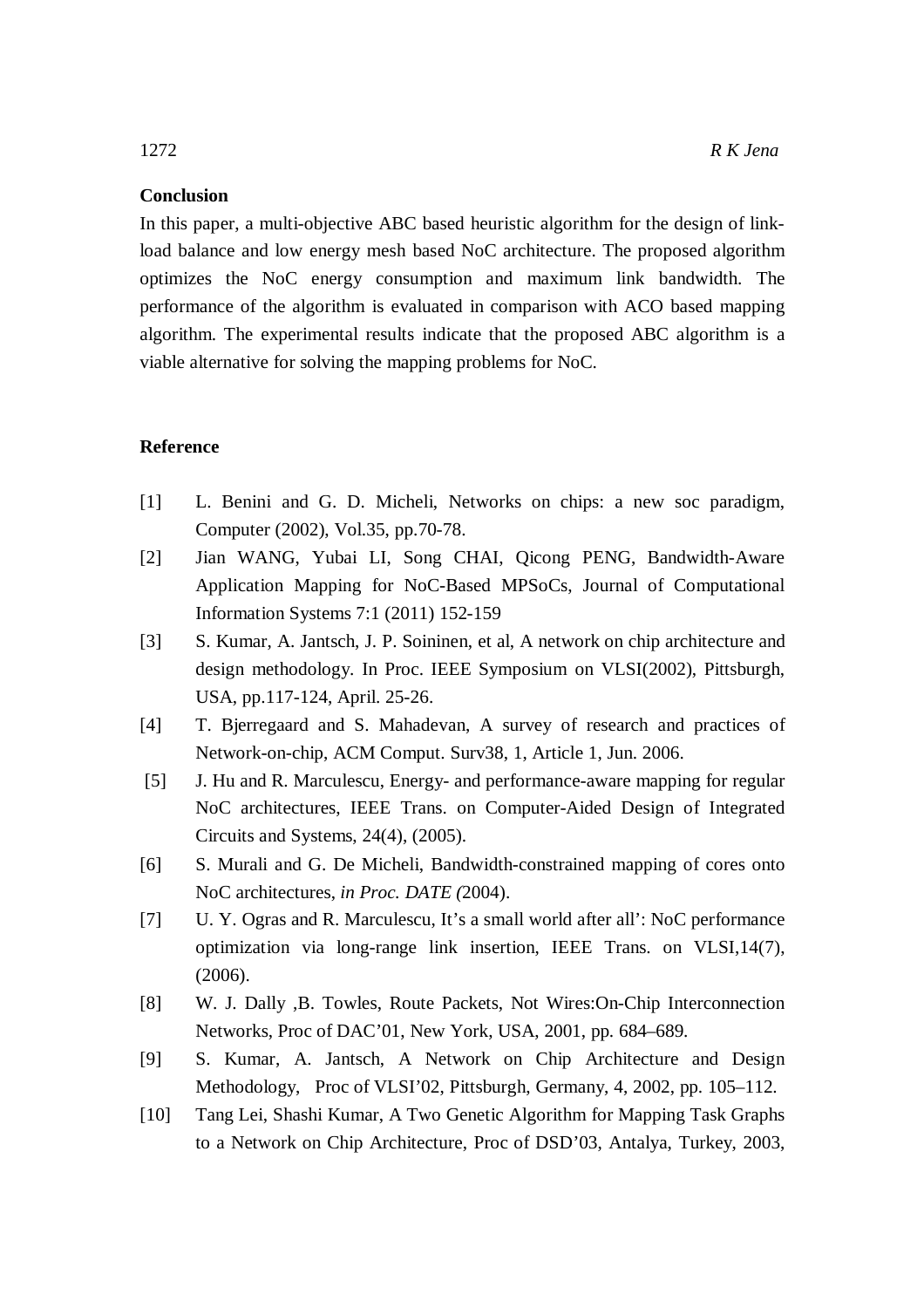pp. 180–187.

- [11] K Srinivasan and K. S. Chatha, and G. Konjevod, Linear programming based techniques for synthesis of network-on-chip architectures,IEEE Transactions on VLSI Systems, 14(4), 2006, pp. 407–420
- [12] Krishnan Srinivasa, Karam and S. Chatha, ISIS:A Genetic Algorithm. based Technique for Custom On-Chip Interconnection Network Synthesis",Proc of VLSID'05, Kolkata, India, 2005, pp. 623–628
- [13] Martin K.-F. and Thomas Hollstein and Heiko Zimmer and Manfred Glesner, Deadlock-Free Routing and Component Placement for Irregular Mesh-based Networks-on-Chip, Proc of ICCAD'05, San Jose, CA, USA, pp.238-245, 2005.
- [14] D. Karaboga. An idea based on honey bee swarm for numerical optimization [R]. Tech. Rep. TR06, Erciyes University, Engineering Faculty, Computer Engineering Department, 2005.
- [15] D. Karaboga and B. Akay. Artificial Bee Colony(ABC) Algorithm on training artificial neural networks $[**C**]$ . In Proceedings of the IEEE  $15<sup>th</sup>$  Signal Processing and Communications Applications (SIU '07), 2007, 318-329.
- [16] R. P. Dick, D. L. Rhodes, W. Wolf, TGFF: Task graphs for free, Proc of Int. Workshop Hardware/Software Codesign , Seattle, Washington, pp.97–101, 1998.